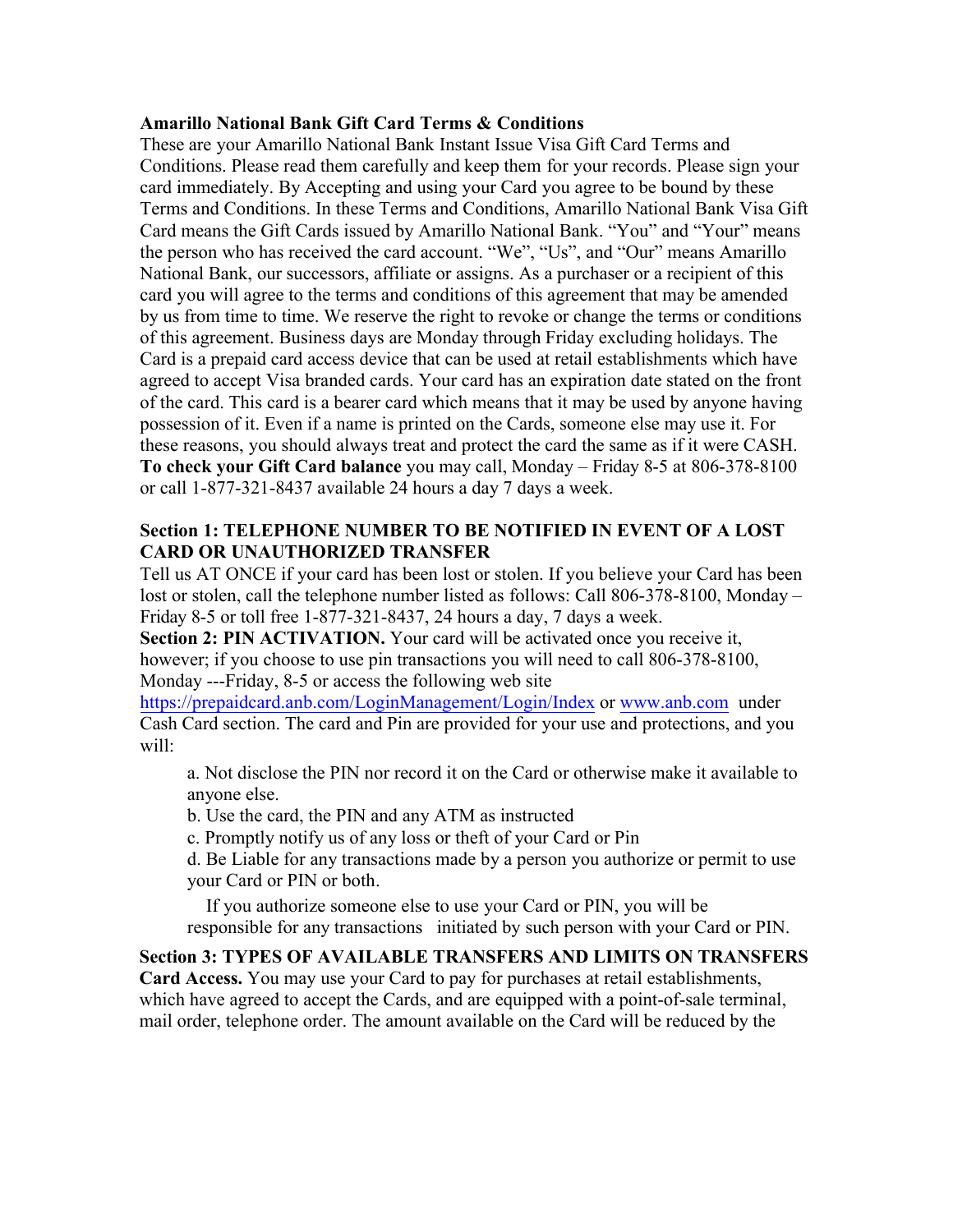amount of such withdrawal or purchase. **Pay at the Pump gas purchases will not be allowed at gas stations**. You may pay for your gas inside and then pump your gas purchase.

**Cash Transactions.** You are permitted to use the Card to access cash at an ATM with your Personal Identification Number (PIN). There is a \$500.00 daily limit on ATM withdrawals. Any ATM transactions at Amarillo National Bank ATM machines will have NO access fees. If you use a machine not owned by Amarillo National Bank a fee of \$1.25 will be charged per transaction and whatever terminal fee is charged by the ATM owning institution.

**International Transactions.** Transactions made in currencies other than U.S. Dollars under regulations established by Visa may include a margin and /or fees charged directly by Visa. Conversion to U.S. Dollars may occur on a date other than the date of the transaction; therefore, the conversion rate may be different from the rate in effect at the time of the transaction. You agree to pay the converted amount. For these transactions, the rate of exchange between the transaction currency and the billable currency is either a wholesale market rate or the government-mandated rate in effect one day prior to Visa International processing date, increased by 1%.

# **Section 4. POINT-OF-SALE TRANSACTIONS**

The use of your Card to purchase goods and services from merchants constitutes a simultaneous demand against and withdrawal from the value from the value stored on your Card. You may use your Card only in this manner and for the purposes authorized by these Terms and Conditions. You do NOT have the right to stop payment on any point-of-sale transaction originated by use of your Card. You are responsible for all authorized transactions initiated by use of your card.

## **Section 5. EXPIRED CARD REDEMPTION PROCESS**

Once your card has had a zero balance for 6 consecutive months it will be closed. A new card can be loaded with the remaining balance minus a \$3.00 new card fee.

## **Section 6. DISCLOSURE OF INFORMATION TO THIRD PARTIES**

We will disclose information to third parties about your Card or the transaction that you make: Where it is necessary for completing transactions; or in order to verify the existence and condition of your Card; or in order to comply with government agency or court orders or as otherwise required by law or in connection with examinations by banking authorities; or if we conclude that a disclosure is necessary to protect your interest or the interests of the Bank; or if you give us your permission.

## **Section 7. PREAUTHORIZED TRANSFERS**

You may not make pre-authorized regular payments through the use of your Card. **Section 8. YOUR LIABILITY FOR EXCEEDING VALUE.**

You agree not to make Transactions which exceed the value on the Card. In certain situations, it may be possible for the User to charge more than the remaining value on the Card ("Overspending"). In such circumstances, you agree that the Purchaser and, if different, the User who initiated the Overspending will be liable to the bank for such Overspending and any expenses incurred by the Bank. We have no obligation to allow Overspending. However; if Overspending is inadvertently permitted by us, you agree to repay in full, promptly upon demand, the amount of any and all Overspending,